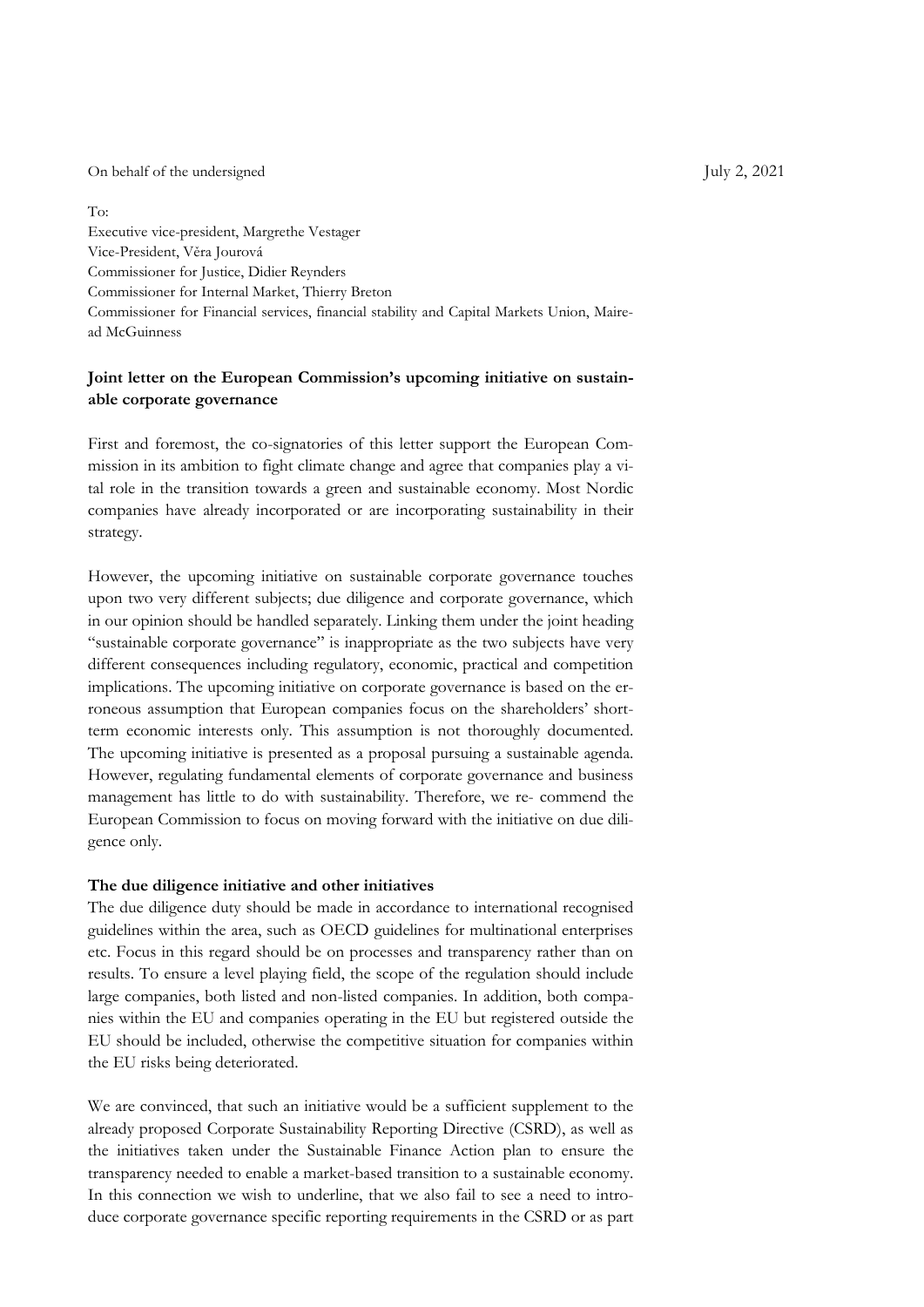of the taxonomy. The transparency provided by these initiatives regarding environmental and social impact will in itself influence the governance.

#### **The corporate governance initiative**

# Legal uncertainty concerning the management's duties and their enforcement is detrimental for the European business community

Managing long-term sustainability risks and including stakeholders' interests in management decisions is a license to operate for companies today. However, managements are dependent on a legal framework, that is clear, ensuring no ambiguity on reporting lines and no conflict of interests when decisions are made. Hence, it is not a solution to make management accountable towards a range of unspecified stakeholders. In such a situation, it would be unclear how a company's management should weigh the interests of stakeholders, especially if their interests are conflicting. Furthermore, extending enforcement of companies' managements' duties by for example giving NGOs legal standing, without meeting the requirements of tort law, will have an inhibitory impact on companies in the EU. It would result in an unclear legal position for companies' management which could lead to a 'paralysis' in fear of lawsuits that may be motivated by e.g. political interests, competing companies, etc. Rising costs for lawsuits, indemnity insurance and management remuneration are just some examples of possible negative impacts. This would be detrimental for the European business community and would slow down the ongoing market driven transition towards a more green and sustainable business conduct, rather than speeding it up. Moreover, regulating corporate governance does not prevent companies from evading the sustainable transition. Quite the contrary, investors with an ESG-driven investment focus assists in this transition by allocating capital to sustainable companies. The market-driven transformation will thus mean that less sustainable companies will be left behind with limited access to capital – emphasized by the banks increased unwillingness to support ESG-incompliant companies.

### The upcoming initiative on corporate governance deteriorates the competitiveness of European companies

The legal uncertainty caused by the introduction of additional duties on the management of a company is unnecessary and harmful towards European companies. It would put at risk the competitive position of European companies and inhibit their ability to attract capital and competent management members. This is contrary to the purpose of the Capital Markets Union. It is important that European companies' global competitiveness is not hampered by an unlevel playing field, which would arise if the suggested duties and their enforcement are turned into law.

We therefore recommend the European Commission not to proceed with the initiative on corporate governance.

Sincerely yours,